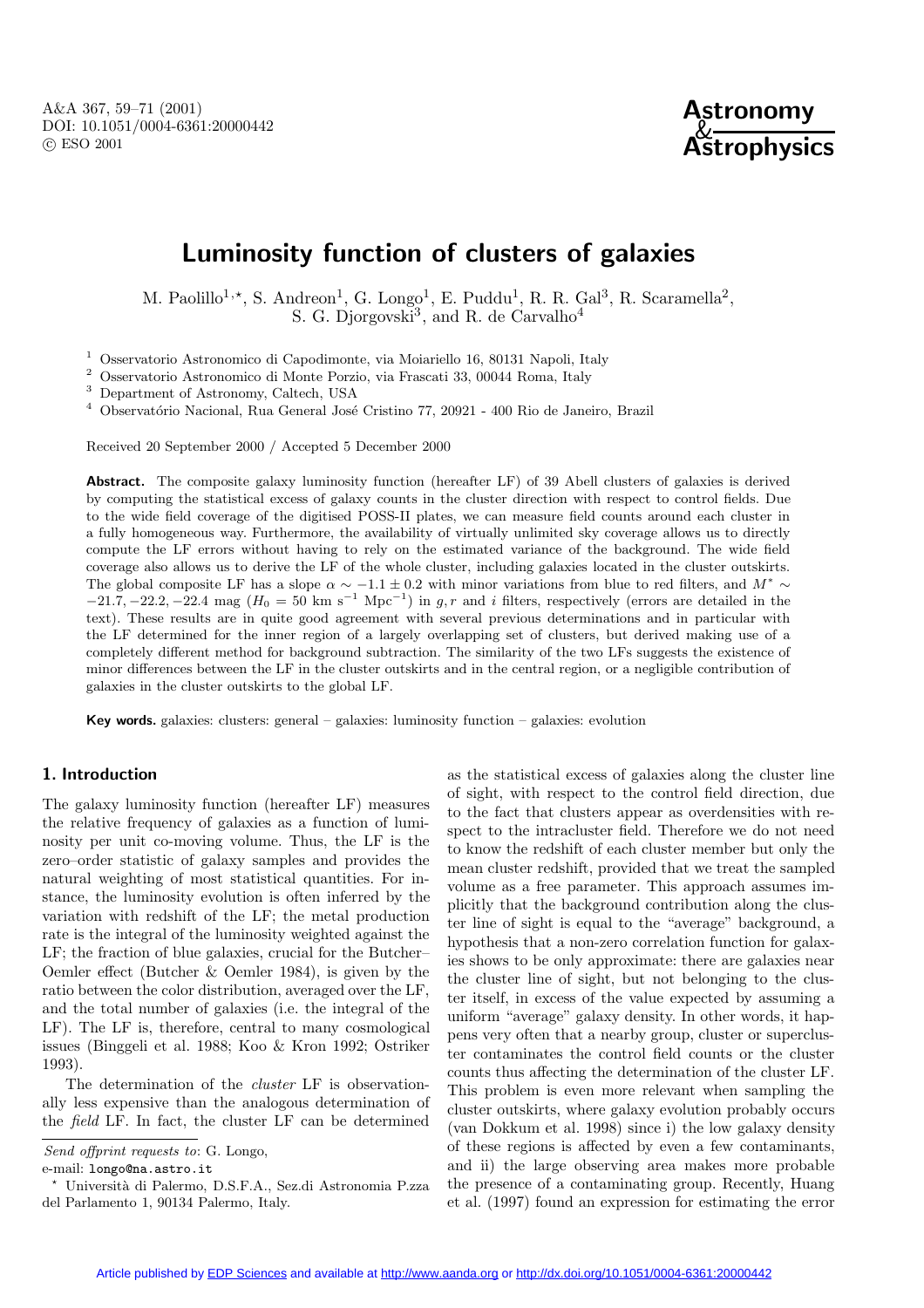introduced by a non zero correlation function. This expression however, inflates errors as a consequence of the fact that the statistics is not simply Poissonian, and does not try to correct field counts to the value expected once the contribution due to other prospectically near overdensities is taken into account.

From an observational point of view, a proper determination of the LF with small field of view imagers and in presence of a non–zero correlation function is very time consuming since several fields all around the cluster need to be observed to estimate the field counts along the clusters line of sight. Therefore, in order to save precious telescope time, very often the field counts are taken from the literature (and usually concern a specific region of the sky which is often completely unrelated to the cluster line of sight) or only a few (usually one, except Bernstein et al. 1995) comparison fields at fairly different right ascensions are adopted. The alternative route is to recognize cluster membership individually, for instance on morphological grounds as Binggeli et al. (1985) did for the Virgo cluster, or by means of galaxy colors, as in Garilli et al. (1999, hereafter GMA99).

Wide–field imagers, such as Schmidt plates or large CCD mosaics, allow one instead to sample lines of sight all around the cluster, and accurately determine the field properties along the cluster line of sight (cf. Valotto et al. 1997).

Our group is currently exploiting the Digitized Palomar Sky Survey (DPOSS) and the resulting Palomar-Norris Sky Catalog (PNSC) in the context of the CRoNaRio collaboration (Caltech–Roma–Napoli–Rio) (Djorgovski et al. 1999). Due to the good photometric quality of the data and the wide sky coverage of DPOSS data, the survey is particularly tailored to explore the actual background contribution to the determination of the cluster LF.

This paper is organised as follow: in Sect. 2 we briefly describe the main characteristics of the data and we present the cluster sample. Section 3 deals with most technical problems related to the determination of the individual LF of clusters. Section 4 presents the results of this work and a comparison with literature results. Conclusions are summarised in Sect. 5. We adopt  $H_0 = 50$  km s<sup>-1</sup> Mpc<sup>-1</sup> and  $q_0 = 0.5$ .

### **2. The data and the sample**

The data used in this paper were extracted from the DPOSS frames taken in the photographic  $J, F$  and N bands (Reid et al. 1991). Weir et al. (1995c) describe the characteristics of the SKICAT package, which performs the plate linearization and the object detection and classification (based on a classification tree, see Weir et al. 1995a).

SKICAT measures four different magnitudes for each object detected on the plates, among which the FOCAS (Jarvis & Tyson 1981) total magnitude, obtained by dilatation of the detection isophote in all directions until



**Fig. 1.** Comparison between aperture instrumental magnitudes measured on the photographic plate and CCD aperture magnitudes. The continuous line represents the median difference  $\delta m = \text{mag}_{\text{cd}} - \text{mag}_{\text{plate}}$  for galaxies (filled dots). Stars (empty triangles) are excluded from the fit because they are often saturated on POSS II plates. This diagram has been used for calibrating the plate F449

the object area is doubled. These magnitudes approximate true asymptotic magnitudes.

The plates are individually calibrated to the Gunn system (Thuan & Gunn 1976; Wade 1979) by means of CCD frames of clusters of galaxies. We used the data set presented in Garilli et al. (1996), which has been used in GMA99 to compute the cluster LF. As they point out, their Gunn g photometry does not perfectly match the standard Thuan–Gunn system (for historical reasons):  $g_{\text{Garilli}} = g - 0.20 \pm 0.14$ . However, the error is systematic, so that we recover the true Gunn  $q$  magnitude by adding this offset. We note that this is different from the general CCD calibration of DPOSS/PNSC, which is mainly based on the extensive CCD data sets obtained at Palomar for this purpose (Gal et al. 2000).

Plates are photometrically calibrated by comparing plate and CCD aperture (within 5 arcsec radius) photometry of common galaxies, and magnitudes are corrected for Galactic absorption. A typical calibration diagram is shown in Fig. 1. The adopted zero point is the median of the differences  $\text{mag}_{\text{ccd}} - \text{mag}_{\text{plate}}$ , after excluding bright stars (empty triangles) that are usually saturated on photographic plates. No color term has been adopted as required by the POSS-II photometric system (Weir et al. 1995b). The mean  $error<sup>1</sup>$  on the zero-point determination is 0.02 mag in q and 0.04 mag in  $r$  and  $i$ , while the typical photometric error on individual magnitudes (including Poissonian errors, residuals of density to intensity conversion, etc.) is 0.2 mag in  $q$  and 0.16 in  $r$  and  $i$ . K-corrections were taken from Fukugita et al. (1995). Our data do not have enough resolution to distinguish between different morphological types, nor this selection can be done using galaxy colors due to the errors on individual magnitudes. Anyway the difference in k-corrections between E and Scd is  $\leq 0.25$  mag in the r and i bands for the most distant

<sup>&</sup>lt;sup>1</sup> We adopt as errors on our median zero point the semi-interquartile intervals.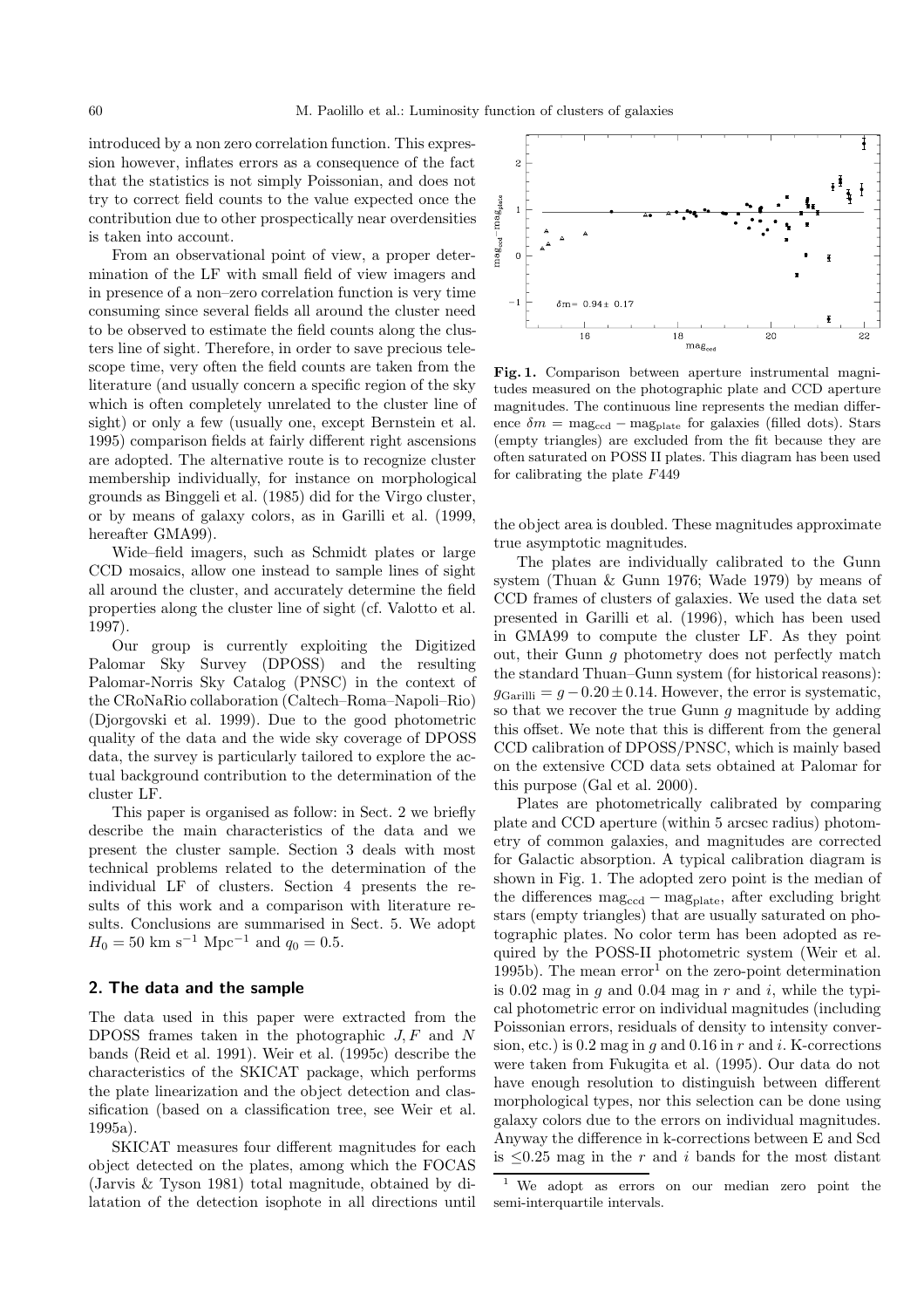**Table 1.** The cluster sample

cluster in our sample  $(\leq 0.3 \text{ mag at our median redshift in})$ all bands) so that we could adopt the k-correction of the dominant E-S0 population.

We estimated the photometric completeness limit of our data for each cluster and in each band independently, in order to take into account the depth variations of our catalogs from plate to plate and as a function of the projected cluster location on the plate. We adopt as our completeness limit the magnitude at which nearby field counts systematically deviate from linearity (in logarithmic units). The use of homogeneous data, reduced in one single way, both for the control field and the cluster galaxy counts, helps to partially compensate for systematic errors due to selection effects which cancel out (at least in part) in the statistical subtraction of the counts.

The studied sample is extracted from the Abell catalogue (Abell 1958; Abell et al. 1989), among those clusters with known redshift, which are imaged in a fully reduced plate triplet (i.e.  $J, F$  and  $N$ ) and with photometric zero points already available to us, in all three bands, at the start of this work. At that time, 39 Abell clusters satisfied the above conditions, the bottleneck being due to the low number of calibration frames and the requirement of having at least one reliable spectroscopic redshift for the cluster.

A few more clusters satisfying the above condition were also rejected from the sample on the following grounds: **Abell 154** - There are two density peaks at two different redshifts, along the line of sight, respectively at  $z = 0.0640$  $(A154)$  and  $z = 0.0428$  (A154a).

**Abell 156** - There are two discordant redshift measurements in the literature. Since there is no galaxy overdensity at the cluster position we can safely assume that it is a spurious object.

**Abell 295** - Two density peaks in the cluster direction: A295 at  $z = 0.0424$  and A295b at  $z = 0.1020$ .

**Abell 1667** - Two density peaks in the cluster direction: A1667 at  $z = 0.1648$  and A1667b at  $z = 0.1816$ .

**Abell 2067** - Two density peaks in the cluster direction: A2067 at  $z = 0.0756$  and A2067b at  $z = 0.1130$ .

Two more clusters, Abell 158 and Abell 259, show a double structure with two adjacent but distinct density peaks. In these cases we included only the galaxies belonging to the peaks with measured redshift, without assuming that the secondary peak lies at the same redshift as the first one. The final sample is listed in Table 1.

# **3. Individual LF determination**

# 3.1. Measure of the background counts and of their variance

In order to accurately compute the cluster LF, we need to statistically subtract the background from galaxy counts in the cluster direction. This step requires particular attention to three potential sources of errors:

| Cluster | Redshift  | Plate | B-M type<br>Richness class |                     |  |
|---------|-----------|-------|----------------------------|---------------------|--|
| A1      | 0.1249    | 607   | 1                          | III                 |  |
| A16     | 0.0838    | 752   | $\boldsymbol{2}$           | Ш                   |  |
| A28     | 0.1845    | 680   | $\overline{2}$             | Ш                   |  |
| A41     | 0.2750    | 752   | 3                          | $\rm II\text{-}III$ |  |
| A44     | 0.0599    | 680   | 1                          | $_{\rm II}$         |  |
| A104    | 0.0822    | 474   | 1                          | $\rm II\text{-}III$ |  |
| A115    | 0.1971    | 474   | 3                          | $\rm III$           |  |
| A125    | 0.188     | 610   | 1                          | $\rm III$           |  |
| A150    | 0.0596    | 610   | 1                          | $\text{I-II}$       |  |
| A152    | 0.0581    | 610   | $\overline{0}$             |                     |  |
| A158    | 0.0645    | 610   | $\overline{0}$             |                     |  |
| A180    | 0.1350    | 755   | 0                          | I                   |  |
| A192    | 0.1215    | 755   | $\boldsymbol{2}$           | I                   |  |
| A202    | 0.1500    | 755   | $\overline{2}$             | $II$ - $III$        |  |
| A267    | 0.2300    | 829   | $\overline{0}$             |                     |  |
| A279    | 0.0797    | 829   | 1                          | $I-II$              |  |
| A286    | 0.1603    | 829   | $\overline{2}$             | П                   |  |
| A293    | 0.1650    | 757   | $\overline{2}$             | $\rm II$            |  |
| A294    | 0.0783    | 757   | $\mathbf{1}$               | $I-II$              |  |
| A1632   | 0.1962    | 443   | $\overline{2}$             | $II$ - $III$        |  |
| A1661   | 0.1671    | 443   | $\overline{2}$             | $\rm III$           |  |
| A1677   | 0.1845    | 443   | $\overline{2}$             | III                 |  |
| A1679   | 0.1699    | 443   | $\overline{2}$             | Ш                   |  |
| A1809   | 0.0788    | 793   | 1                          | $_{\rm II}$         |  |
| A1835   | 0.2523    | 793   | $\overline{0}$             | $\ddotsc$           |  |
| A2049   | 0.1170    | 449   | 1                          | $\rm III$           |  |
| A2059   | 0.1305    | 449   | 1                          | Ш                   |  |
| A2061   | 0.0782    | 449   | 1                          | $\rm III$           |  |
| A2062   | 0.1122    | 449   | $\mathbf{1}$               | $\rm III$           |  |
| A2065   | 0.0721    | 449   | $\overline{2}$             | Ш                   |  |
| A2069   | $0.116\,$ | 449   | $\overline{2}$             | $II$ - $III$        |  |
| A2073   | 0.1717    | 449   | $\mathbf{1}$               | $\rm III$           |  |
| A2083   | 0.1143    | 449   | 1                          | Ш                   |  |
| A2089   | 0.0743    | 449   | $\mathbf{1}$               | $\rm II$            |  |
| A2092   | $0.066\,$ | 449   | 1                          | $II$ - $III$        |  |
| A2177   | 0.1610    | 517   | $\overline{0}$             |                     |  |
| A2178   | 0.0928    | 517   | 1                          | $_{\rm II}$         |  |
| A2223   | 0.1027    | 517   | 0                          | Ш                   |  |
| A2703   | 0.1144    | 607   | $\overline{0}$             | $\ddotsc$           |  |

1) Catalogs should be complete and clean from spurious detections: one single entry in the catalog should correspond to each object in the sky and vice versa. Unfortunately, single-filter SKICAT catalogs contain numerous faint spurious objects, mainly around bright sources. This is due to the fact that SKICAT was intentionally tailored to detect even the faintest objects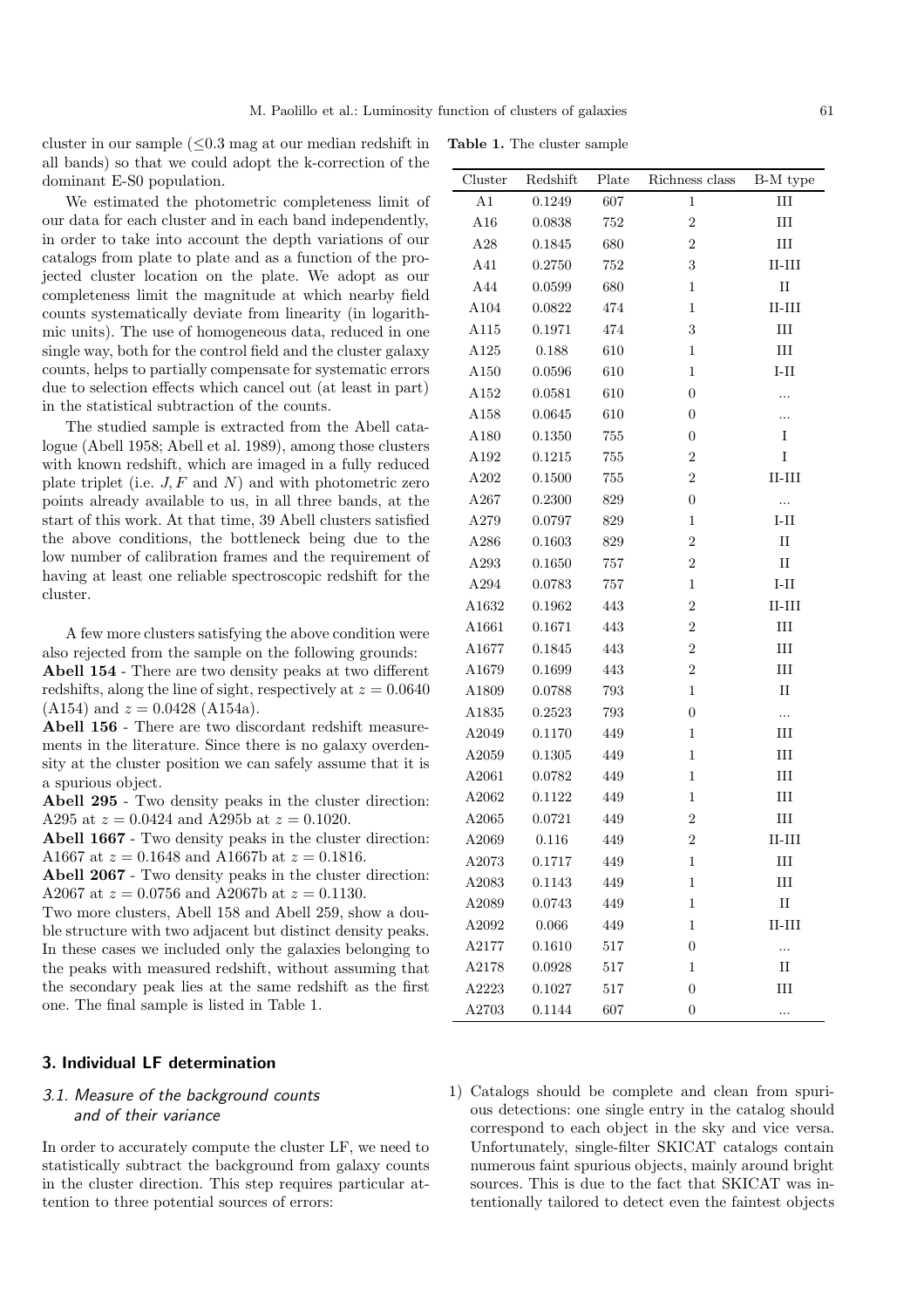

**Fig. 2.** Density map of a  $10 \times 10$  Mpc region around Abell 152. The continuous and dotted lines represent density levels respectively above and under the  $1.5\sigma$  level used to detect the cluster area (Sect. 3.2). Levels are spaced  $1\sigma$  apart

and therefore pays the price of detecting false objects in the halo of saturated or extended sources.

All objects in a  $10\times10$  Mpc region centered on the cluster center (as estimated by Abell 1958), are thus extracted from the three calibrated catalogs (in  $g, r$  and i) and positionally matched using their right ascension and declination. False detections are removed in the matching step, due to the low probability that two (or even three) false detections occur in the same sky position in different filters. The maximum allowed distance for the matching was fixed at 7 arcsec in order to take into account the positional uncertainty (2.1 arcsec at 95% confidence level, Deutsch 1999, for a single filter) while minimizing the number of erroneous matches (the average distances between galaxies in the cluster regions is 5 times our matching distance). As a further precaution, we excluded a circular region (with an area five times larger than the isophotal area) around each potential troublemaker (bright stars and very extended objects). The coordinates of the removed areas were stored to allow for later corrections. The total area removed constitutes, at most, 3% of the overall area. The final catalogue was then used to produce a galaxy surface density map which (in order to enhance structures at the cluster scale, Fig. 2) was convolved with a Gaussian function having  $\sigma$  of 250 kpc – i.e. the size of a typical core radius – in the cluster rest frame;

2) Counts in the cluster and control field directions should be accurately photometrically calibrated without relative systematic errors. We achieve this requirement by using two different portions of the same image;



**Fig. 3.** The Abell 152 cluster+background field. Dots within the inner circle represent galaxies included in the  $1.5\sigma$  region, while those outside the circle are background galaxies. The empty regions in the background area represent the removed overdensity regions (Sect. 3.1). The region is the same as shown in Fig. 2

3) Field counts should be computed in a region far enough from the clusters to not be contaminated by cluster galaxies, but near enough to take into account nonuniformities of the field on the scale of the angular size of the cluster. For this purpose we take advantage of our wide field capabilities by dividing the  $10 \times 10$  Mpc region in two parts: an inner circle of 3 Mpc radius, i.e. 1 Abell radius ( $R_A = 1.5h^{-1}$  Mpc), used to search for the cluster overdensity, and an external region, beyond the 3 Mpc circle and within the 10 Mpc square, where we measure the field counts (Fig. 3). This radius is large enough that the contamination of cluster galaxies in the control field line of sight is minimal and the S/N of the LF is not significantly reduced (if at all). In fact, the cluster overdensity is undetected at these radii for the large majority of the clusters.

However, a control field too near the cluster, while diminishing the S/N of the LF determination, does not alter the shape of the LF. In fact:

$$
N_{\rm cl}(m) = N_{\rm cl+bkg}(m) - N_{\rm bkg}(m)
$$
  
=  $(N_{\rm cl}(m) + N_{\rm bkg}(m)) - N_{\rm bkg}(m)$  (1)

where  $N_{\rm cl}(m)$  is the number of cluster galaxies at a certain magnitude m and  $N_{\text{bkg}}(m)$  is the number of background galaxies at the same magnitude. A too near control field is contaminated by the cluster galaxies, i.e.

$$
N_{\rm bkg}^{\rm near}(m) = N_{\rm bkg}(m) + \gamma \cdot N_{\rm cl}(m) \tag{2}
$$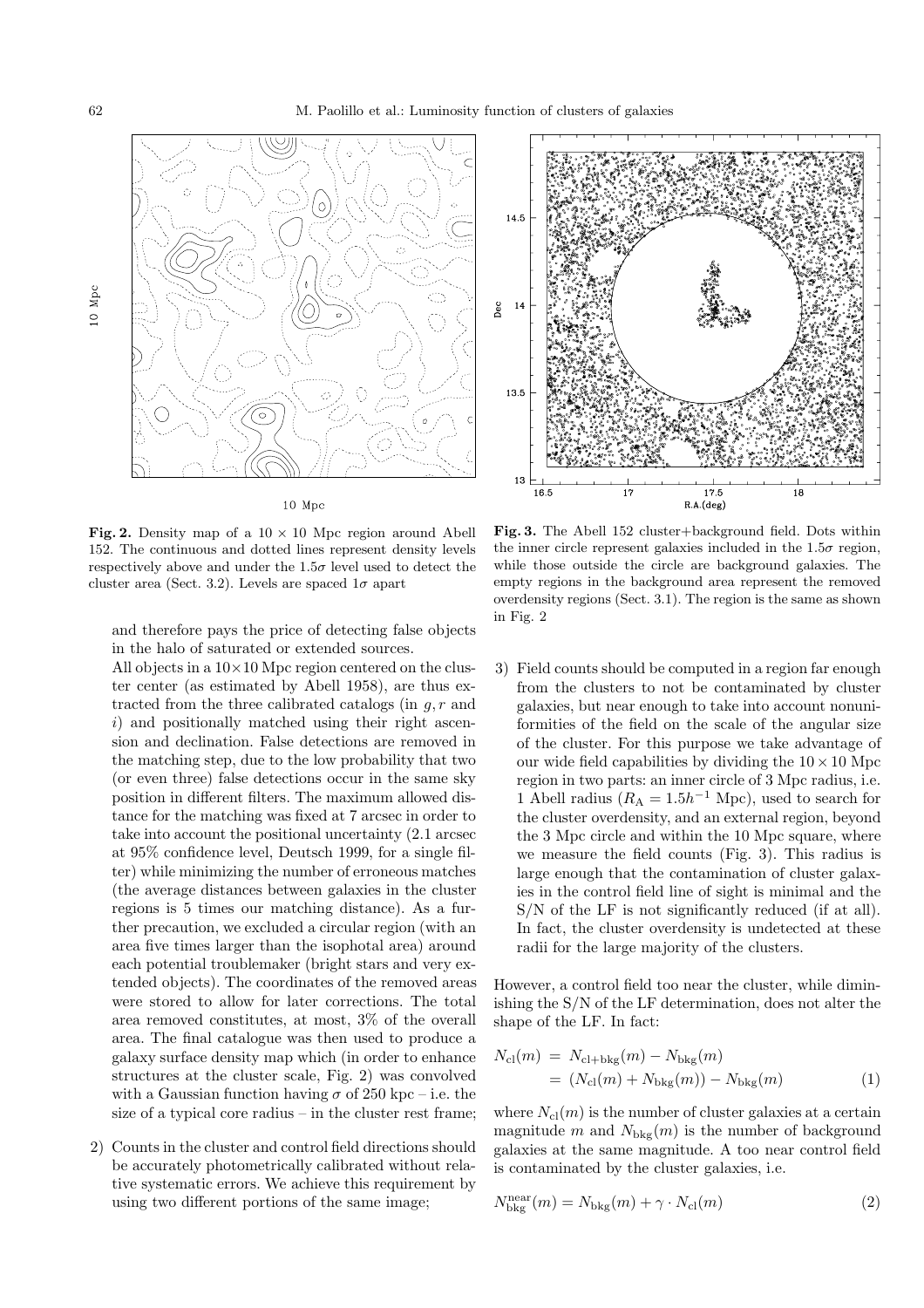

**Fig. 4.** Mean background counts in regions near and far from clusters, compared to literature, in the g and r band (see discussion in text). Literature counts fall within the shaded regions

where  $\gamma$  is the ratio between the cluster galaxy density in the cluster region and in the control field direction. Therefore using  $N_{\text{bkg}}^{\text{near}}(m)$  instead of  $N_{\text{bkg}}(m)$ , one obtains from Eq.  $(1)$ :

$$
N_{\rm cl}^{\rm near}(m) = N_{\rm cl+bkg}(m) - (N_{\rm bkg}(m) + \gamma \cdot N_{\rm cl}(m))
$$
  
=  $N_{\rm cl}(m) \cdot (1 - \gamma)$  (3)

i.e., by using a too near control field, the number of cluster galaxies (and thus the LF if the applied k-correction does not depend on galaxy type, as in our case) is simply diminished by a multiplicative factor and its shape is not affected. To be more precise, one should note that we are supposing that the LF shape does not depend on the cluster location or that the contamination is very small, so that even large differences in the LF have null impact.

Field galaxy counts are measured in the external region once the removed areas are taken into account. Furthermore, in order not to bias the average background due to the existence of other groups and clusters, we remove every density peak above  $2\sigma$  from the mean field density (see Fig. 3). The average, which we call the "local field", is the adopted estimate of the background counts in the cluster direction.

The "local" field, computed all around the cluster, is a better measure of the contribution of background galaxies to counts in the cluster direction than the usual "average" field (measured on a single spot and/or far from the considered cluster), since it allows us to correct for the presence of possible underlying large–scale structures both at the cluster distance and in front of or behind it.

Figure 4 shows that our galaxy counts are consistent with previous determinations, and in particular with those by Weir et al. (1995b), who also made use of DPOSS plates. Nevertheless, counts near clusters (filled circles),

but not too near to be affected by them, tend to be systematically higher than the average and in particular of those extracted in a reference region particularly devoid of structures (empty circles), even if differences are within the errors. This difference can be as high as 80% of the mean value. The higher value can be explained by the fact that we are sampling the superclusters surrounding the studied clusters, whose contribution can be missed when measuring background in smaller and random fields, as often done in the literature.

Once the background to be subtracted from cluster counts has been determined, we need a robust evaluation of the error involved in the subtraction process. There are three sources of errors: Poissonian errors for galaxies belonging to the cluster, plus Poissonian and non–Poissonian fluctuations of the background counts.

Poissonian fluctuations in the number of cluster members are significant only at magnitudes where the control field counts have close to zero galaxies per bin. Poissonian fluctuations of the background in the control field direction are small because of the large area used to determine the local field (at least 20 times larger). Therefore, the dominant term in the error budget is due to the non– Poissonian fluctuations of background counts along the cluster line of sight. The wide coverage of the DPOSS fields allow us to easily and directly measure the variance of galaxy counts, and thus the field fluctuations (Poissonian and non-Poissonian) on the angular scale of each individual cluster in adjacent directions, instead of relying on model estimates (e.g. Huang et al. 1997). It should be noted that, until a few years ago, non-Poissonian fluctuations were often completely ignored, thus underestimating the errors on the LF.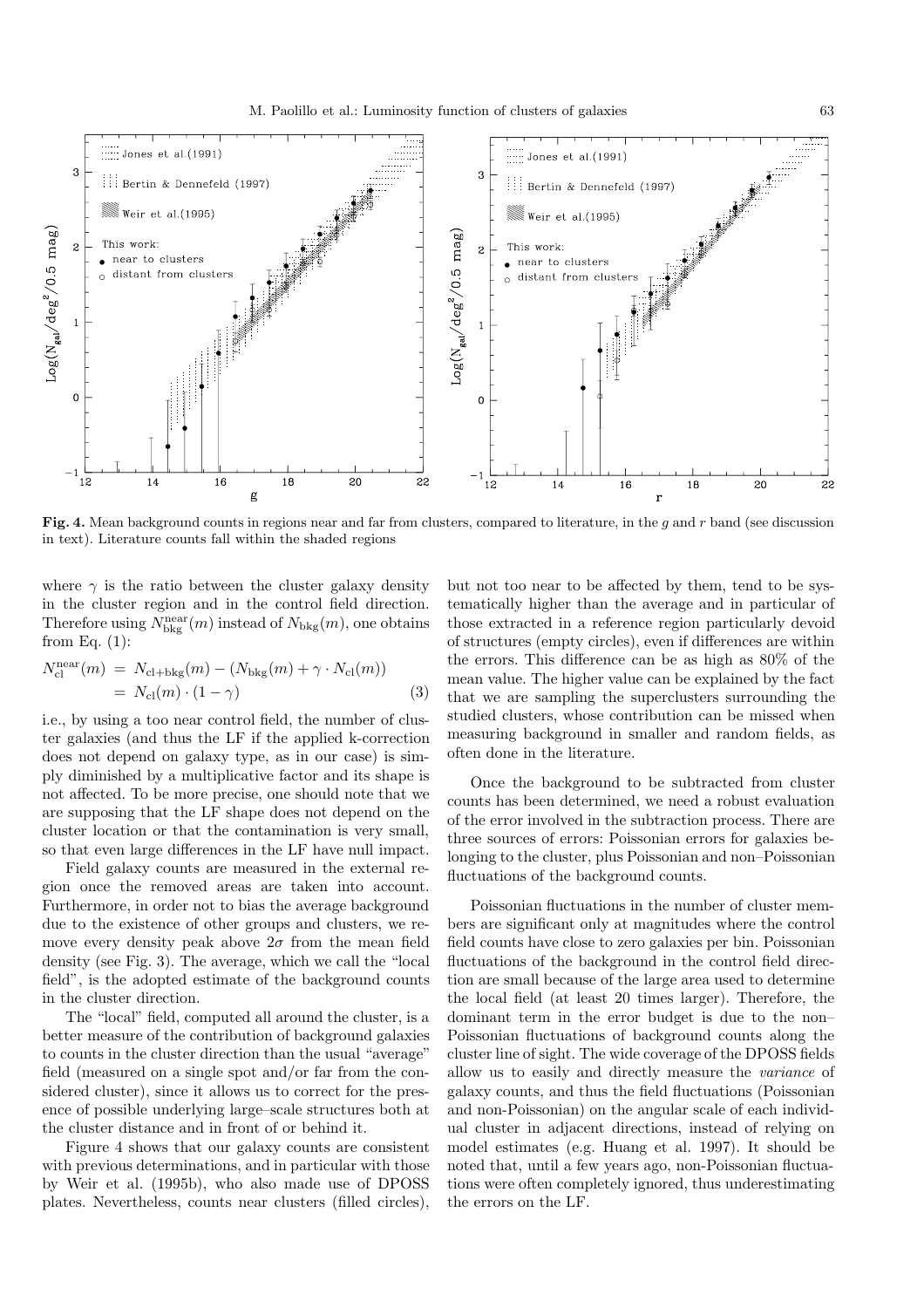

**Fig. 5. a)** The background-corrected galaxy counts for the first 21 cluster of our sample in the r band. The best-fit Schechter function of the cumulative LF (par. 4), normalized to the total counts in each cluster, is shown as a continuous line

Adami et al. (1998) questioned this statistical method of computing the LF (a method that dates back at least to Zwicky 1957), and checked the validity of a statistical field subtraction by means of a redshift survey in the case of one single cluster, finding a discrepancy between the counts of Bernstein et al. (1995) and those inferred from spectroscopic measurements. They argued that the statistical method can be affected by potential errors. Nevertheless their narrow field of view  $(7.5' \times 7.5', \sim 280 \times 280 \text{ kpc}^2)$ at cluster distance) and the small number of galaxies (49) in their sample, does not allow to draw any significant conclusion from this test (the observed discrepancy is statistically significant only at the  $1\sigma$  level).

Furthermore, the fact that they sampled the core of a rich cluster where other effects – as they notice – such as tidal disruption might be dominant, and the possibility that the Bernstein et al. field counts could be underestimated (the use of random fields to measure background does not take into account the presence of underlying large-scale structure), contribute to bringing the discrepancy well below  $1\sigma$ .

## 3.2. The individual LF

Due to the low (1 arcmin) astrometric accuracy of the Abell (1958) cluster centers, we first search for the central  $1.5\sigma$  density peak in the inner 3 Mpc circle (much larger than 1 arcmin at all considered redshifts) centered on the approximate cluster position as determined by Abell (Fig. 3). We then derive the cluster LF by subtracting, from the galaxy counts measured in this region, the local field counts, rescaled to the effective<sup>2</sup> cluster area.

<sup>2</sup> I.e. the area corrected for the regions removed around the troublemakers.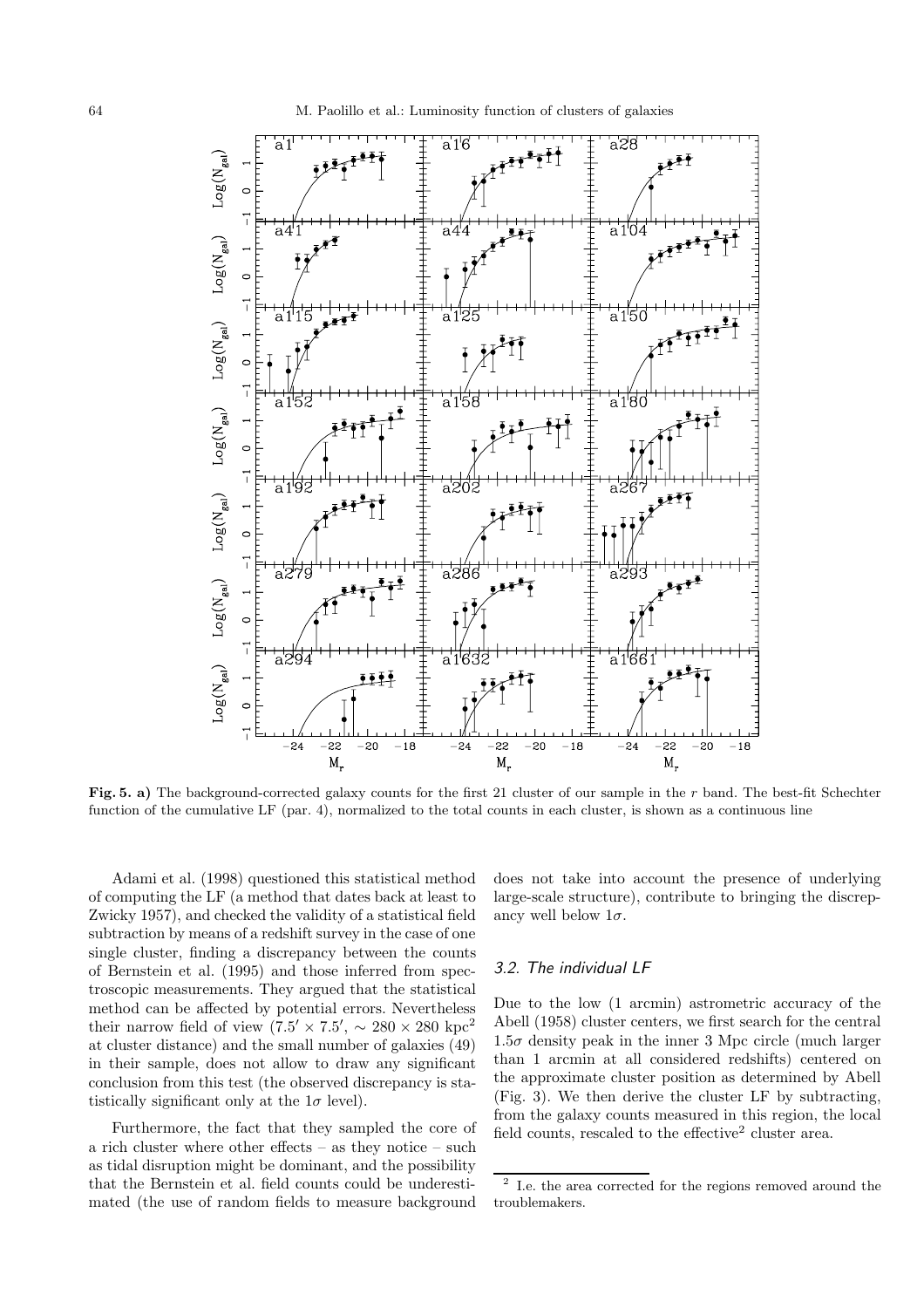

**Fig. 5. b)** As in Fig. 5a for the remaining 18 clusters

This approach allows us to take into account the cluster morphology without having to adopt a fixed cluster radius, and thus to apply the local field correction to the region where the signal (due to the cluster) to noise (due to field and cluster fluctuations) ratio is higher, in order to minimize statistical uncertainties.

The LF for individual clusters in the r band are shown in Figs. 5a,b, together with the best-fit Schechter function of the composite LF (Sect. 4). Because we already used the whole cluster for computing the LF, individual LFs cannot be improved further, except by performing expensive redshift surveys.

# **4. Results**

Most of our clusters have too few galaxies to accurately determine the shape of the LF. Instead, we can combine all individual LFs to construct the composite LF of the whole sample. In doing so, vagaries of individual LFs are washed out and only the underlying possibly universal LF is enhanced. We adopt the method used by GMA99, consisting of a modified version of the formula introduced by Colless  $(=C89, 1989)$ . In practice, the composite LF is obtained by weighting each cluster against the relative number of galaxies in a magnitude range that takes into account the variations in the completeness limit of our data.

Ostriker & Hausman (1977) have shown that giant galaxies in clusters may be the result of peculiar accretion processes. For this reason we took care to remove from each cluster the Brightest Cluster Member (BCM).

The final composite LF is shown in Fig. 6 for the  $q, r$ and i bands.

The fit of the composite luminosity functions to a Schechter (1976) function<sup>3</sup>

$$
N(M) = \Phi \ 10^{0.4(M^* - M)(\alpha + 1)} \exp(10^{0.4(M^* - M)})
$$

gives the values listed in Table 2, where  $M^*$  is the characteristic knee magnitude and  $\alpha$  is the slope of the LF at

<sup>3</sup> The function has been convolved with a boxcar filter in order to take into account the finite amplitude of the magnitude bins.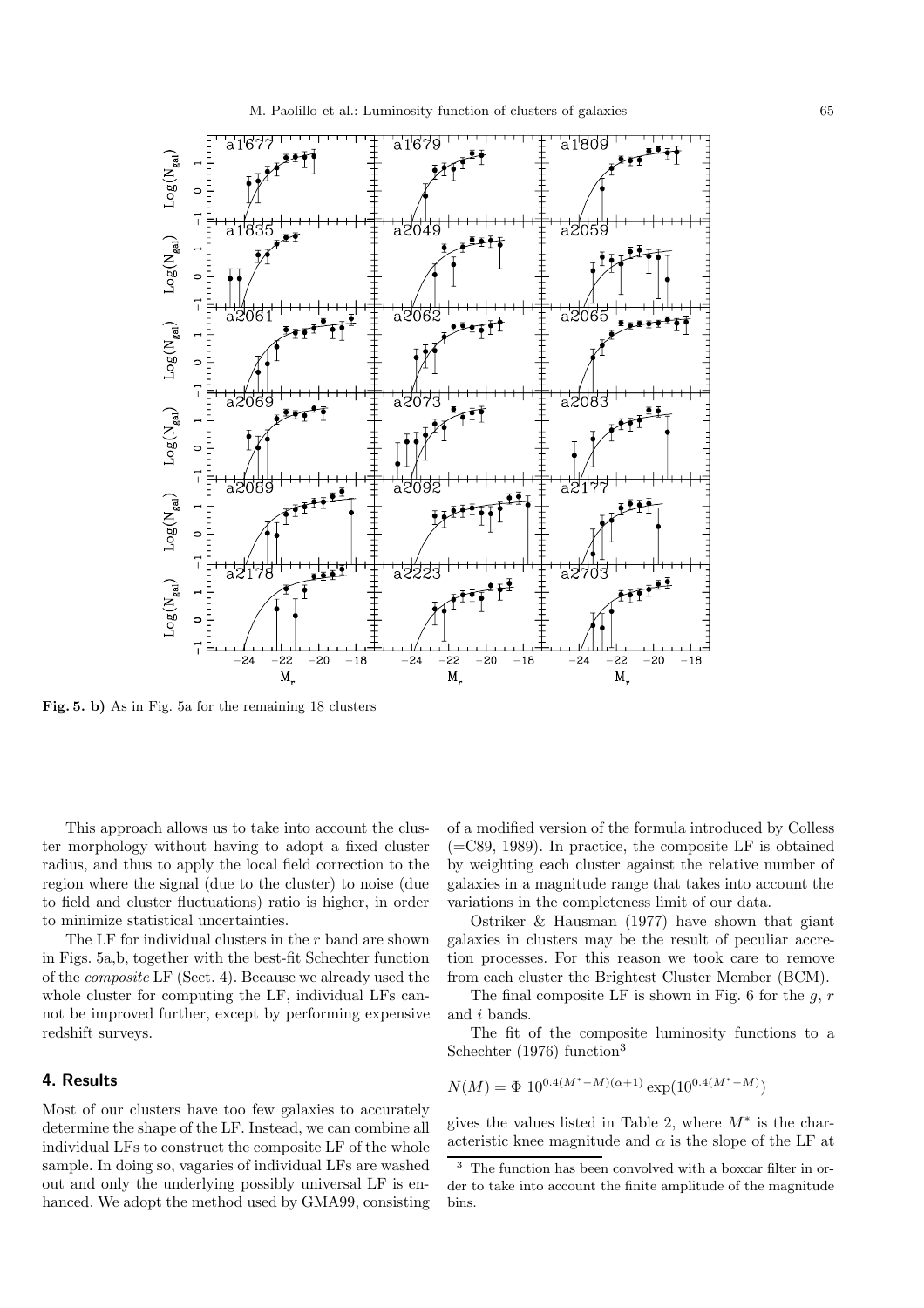

Fig. 6. The composite LF in the g, r and i bands obtained excluding the brightest member of each cluster (filled dots). The best fit Schechter functions are represented by continuous lines, with the 68% and 99% confidence levels of the best fit parameters in the bottom right panel  $(g: \text{ dotted line}; r: \text{continuous line}; i: \text{dashed-dotted line})$ 

**Table 2.** LF best fit Schechter parameters. The given errors are referred to  $1\sigma$  confidence levels

| Band | $\alpha$                | $M^*$                    | $\chi^2$ /d.o.f. |
|------|-------------------------|--------------------------|------------------|
| g    | $-1.07^{+0.09}_{-0.07}$ | $-21.72_{-0.17}^{+0.13}$ | 9.4/13           |
| r    | $-1.11^{+0.09}_{-0.07}$ | $-22.17 \pm 0.16$        | 10.2/13          |
| i    | $-1.09^{+0.12}_{-0.11}$ | $-22.35 \pm 0.20$        | 11.4/12          |

faint magnitudes. Figure 6 shows the three best-fit functions together with the 68% and 90% confidence levels. The LFs turn out to be quite well described by a Schechter function in our magnitude range (see  $\chi^2$  in Table 2).

The faint end of the composite LF  $(g: -1.07_{-0.07}^{+0.09}, r:$  $-1.11^{+0.09}_{-0.07}$ , i:  $-1.09^{+0.12}_{-0.11}$ ) is, in all bands, shallower than the traditional value,  $\alpha = -1.25$  (cf. Schechter 1976), but still compatible within the  $99\%$  level in the r and i bands. The best fit values of  $\alpha$  in the three bands are almost identical, while M<sup>∗</sup> increases from the blue to the red band as it is expected from the color of the dominant population in clusters (taken, for example, from Fukugita et al. 1995).

In order to test if our background is measured too near the cluster, we re–computed the LF by adopting the  $q$ and  $r$  field counts derived by Weir et al. (1995b), from the same photographic material and using the same software. We also adopt our direct measure of the background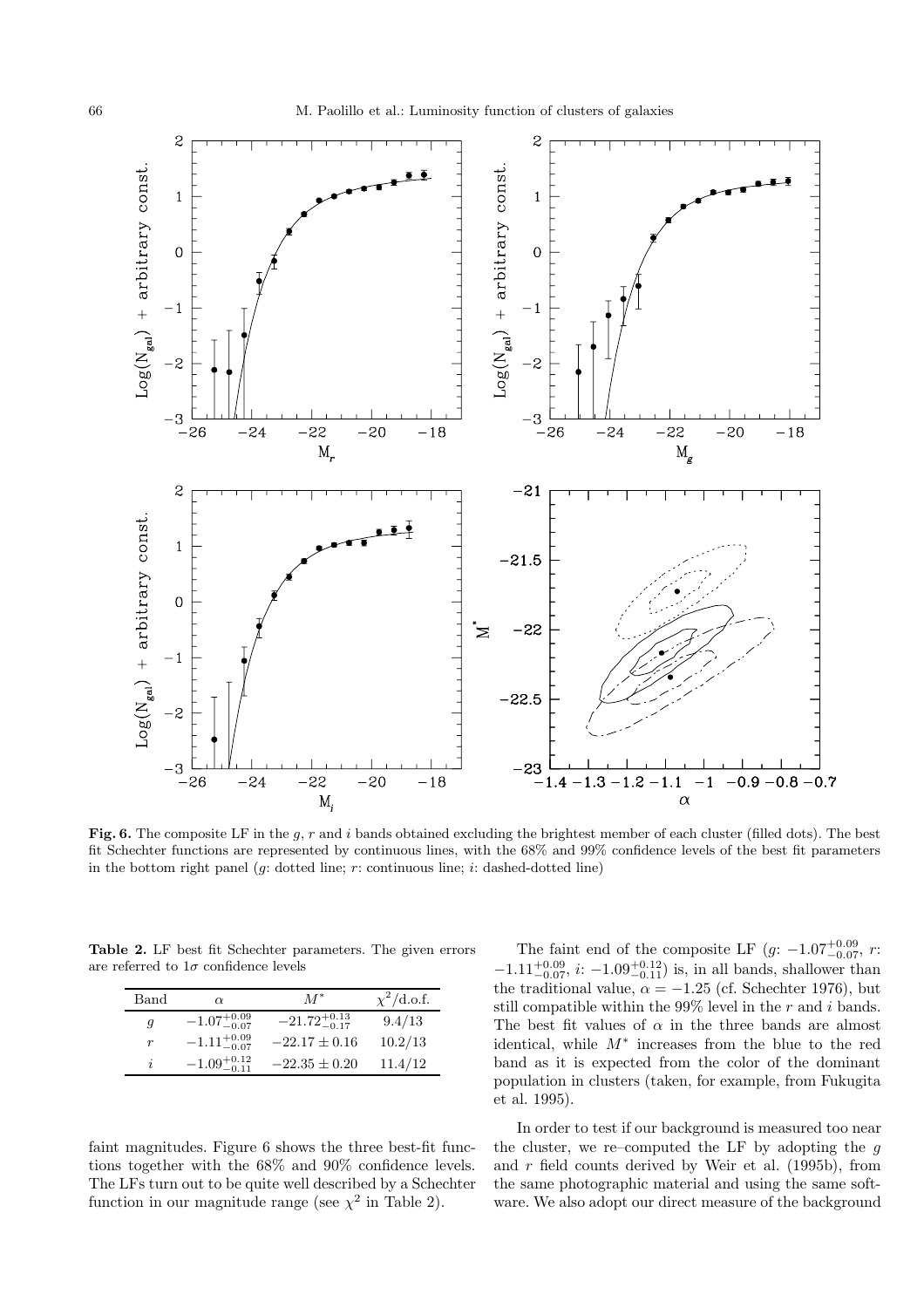**Table 3.** The best-fit Schechter parameters for the meanbackground corrected LF

| Band | Ω                | $M^*$             | $\chi^2$ /d.o.f. |
|------|------------------|-------------------|------------------|
| q    | $-1.11 \pm 0.07$ | $-21.87 \pm 0.13$ | 9.7/13           |
| r    | $-1.12 + 0.06$   | $-22.20 \pm 0.13$ | 11.2/13          |

fluctuations, because these are not provided in Weir et al. The newly found best fit parameters differ by less than  $1\sigma$ from those previously determined, thus suggesting that cluster members that are more than 3 Mpc away from the clusters (and that therefore fall in our control field direction) have null impact on the composite LF. A definitive assessment of the effects of this assumption on the outer LF, which is much more sensitive to a small error on the background correction, calls, however, for a larger sample of clusters.

We stress that for the time being we prefer to use the local background for an aesthetic reason: the use of the far field implicitly assumes that all galaxy overdensities near the cluster belong to the cluster, including superclusters and filaments. From a technical point of view, the problem is similar to the well understood problem of performing accurate photometry of non isolated objects: when an object in embedded in (or simply superposed to) a much larger one as it happens, for instance, in the case of HII regions or globular clusters on a galaxy or in that of a small galaxy projected on the halo of a larger one. It makes no sense to measure the background very far from the source of interest, since such a procedure ignores the non negligible background contributor. By using a "far distant" background field, we would produce perfectly empty regions at the location of clusters in superclusters, for HII regions in galaxies, and at every locations in the Universe where there are superposed structures of different sizes.

#### 4.1. Comparison with previous determinations

Our composite  $q$  and  $r$  LFs can be easily compared with those obtained from photographic material by C89 in the  $B_J$  band and by Lugger (=L86, 1986) in the R band, as shown in Fig. 7. Conversions between their photometric systems and our own has been performed using the color conversions given in the original papers and those by Fukugita et al. (1995). We found that the characteristic magnitudes agree very well (within  $1\sigma$ ) while the faint end slopes are compatible within  $2\sigma$  ( $\alpha$ <sub>C89</sub> = -1.21 and  $\alpha_{\text{L86}} = -1.24$ . At bright magnitudes our LF matches the Lugger one well, but not the Colless one, which includes the BCMs in the LF. Anyway, our LF extends more than one magnitude further both at the bright and faint end: the bright end, which includes rare objects, is better sampled due to the large area coverage of our survey, whereas fainter magnitudes are reached due to our deeper magnitude limit.

Evidence in favor of a flat LF has been presented by many authors (cf. Gaidos 1997 for 20 Abell clusters and GMA99 for 65 clusters). A comparison with GMA99 is of particular interest since, in addition to adopting our same photometric system, they use a completely different method for removing possible interlopers. GMA99 exploit the fact that the observed colors of the galaxies change with redshift due to the k-correction, which moves the background objects in a locus of the color–color plane different from that occupied by the cluster galaxies. We compare our  $r$  band LF with GMA99 in Fig. 8. The agreement is impressive considering not only that the background correction is made using different approaches, but also the different total magnitude corrections (FOCAS "total" in this work, aperture magnitude corrected to total in GMA99). Moreover, our sample is independent from theirs, except for a few clusters wich are anyway sampled in different regions due to the different field of view.

We find that both the slope and the characteristic magnitude of their best-fit function are in good agreement with ours and are compatible within the errors (within  $2\sigma$ ). This agreement tends to confirm that our choice of using a local background determination instead of the "average" one leads to a good estimate of the number of interlopers contaminating cluster galaxy counts.

In the comparison with GMA99, a few more facts are worth mentioning:

- we reach a similar determination of the cluster LF at lower telescope time price: using just a few (∼10) plates taken for a very general purpose (a sky survey) with a Schmidt telescope, we achieve the same performances as in a multi–year CCD campaign on a 2 m class telescope;
- our LF extend to brighter magnitudes, thus sampling the LF at the location of rare objects, a possibility allowed only by large area surveys.

Even though CCD data are usually deeper and have higher photometric accuracy than ours, they are also limited to small regions of the clusters and usually cover different cluster portions at different redshifts. Our data, instead, cover the whole cluster area independently of the redshift, but are selected in apparent magnitude. This means that the fainter magnitude bins of the composite LF, are populated mainly by the galaxies in the nearer clusters. In absolute–magnitude selected surveys instead, the faintest bins usually include preferentially distant galaxies, due to the large area covered at high redshift with a fixed field of view. This is not true for GMA99, where the redshift distribution was quite uniform since the authors tried to observe nearby clusters with a large field of view and distant clusters are slightly less deeply probed than the near ones. However, the total number of objects in our sample is approximately 1.5 times the number of objects in the GMA99 sample.

Our result disagrees with the steep  $(-1.6 < \alpha < -1.4)$ LF found by Valotto et al. (1997). Their work is based on photographic data taken from the APM cluster survey and they adopt, as we do, "local" background counts measured in annuli surrounding each cluster. Nevertheless,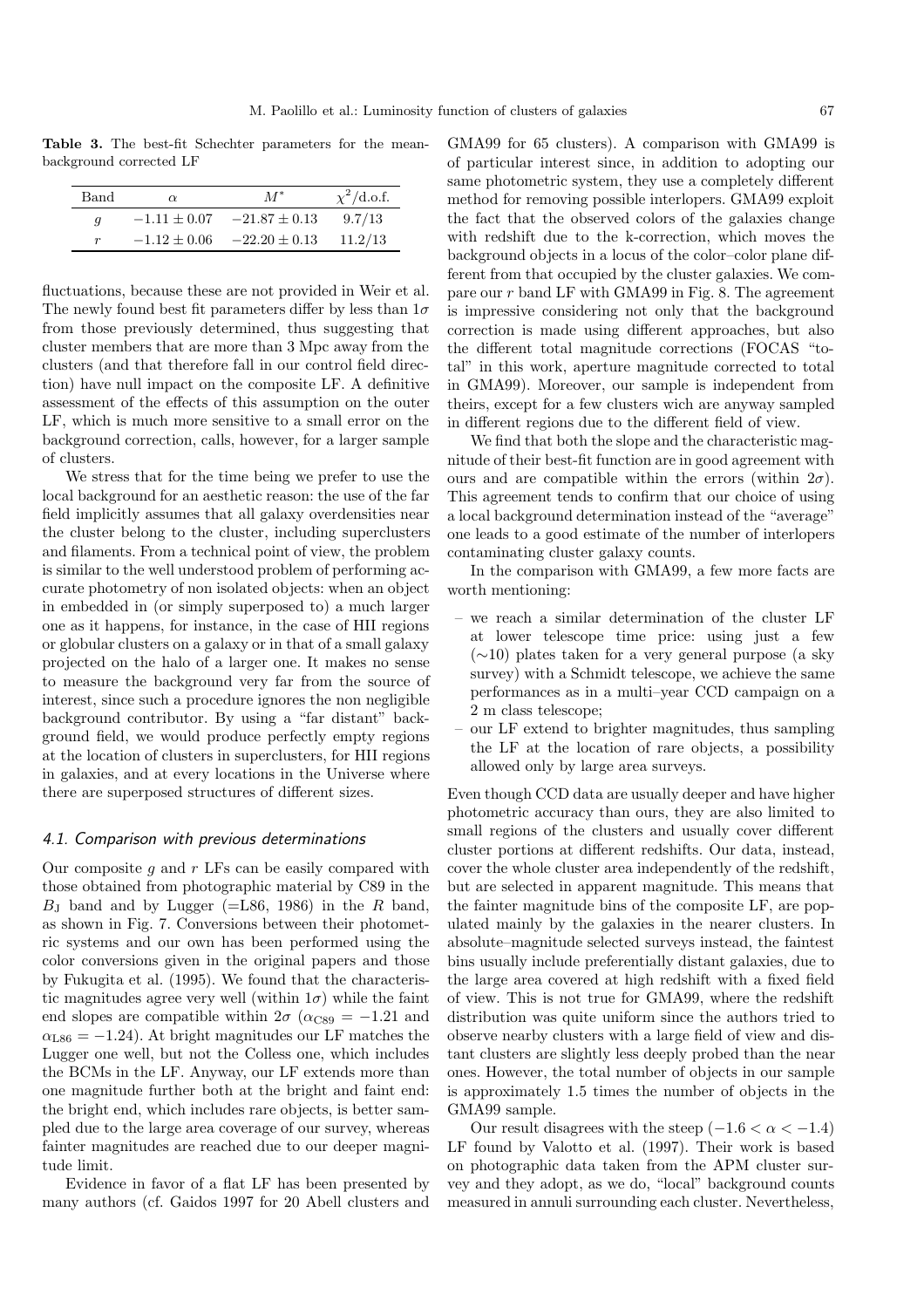

**Fig. 7.** Comparison of our composite LF with those of Colless (1989) in the g band and Lugger (1986) in the r band, both based on photographic data. Literature LF have been vertically shifted to match our LF



**Fig. 8.** Comparison between our composite LF and the Garilli et al. (1999) LF obtained from CCD data and adopting a different method to remove interlopers (see discussion in text)

their completeness limit is 1.5 magnitudes shallower than ours, so that they are sampling the brighter portion of the LF, and therefore the slope is subject to large errors.

At first glance, our claim that a Schechter function is a good fit to our data ( $\chi^2 \leq 1$ ) seems in contradiction with various claims of a non–universal LF produced by the various morphological composition of clusters and by the non–homology of the LFs of the morphological types (e.g. Sandage et al. 1985; Jerjen & Tammann 1997; Andreon 1998) or because of the variable dwarf content of clusters (Secker & Harris 1996; Trentham 1997, 1998).



**Fig. 9.** Comparison between our composite LF (filled dots) and the Trentham (1997) LF (shaded region) based on CCD data

Trentham (1997), for instance, showed that the cluster LF rises steeply at faint magnitudes  $(M<sub>g</sub> > -18)$  and thus a simple Schechter function cannot properly describe the whole distribution. Nevertheless, as shown in Fig. 9, for magnitudes between  $-22$  and  $-17$  the LF is quite flat and in good agreement with our data. In fact, in our magnitude range the contribution of dwarf galaxies is visible only in the faintest bins, as suggested by the fact that in Fig. 6 the last points lie systematically above the bestfit function. This trend (a flattening of the distribution around  $M = -21$  and a steepening over  $M = -19.5$ ) is also confirmed by the comparison with GMA99, whose LF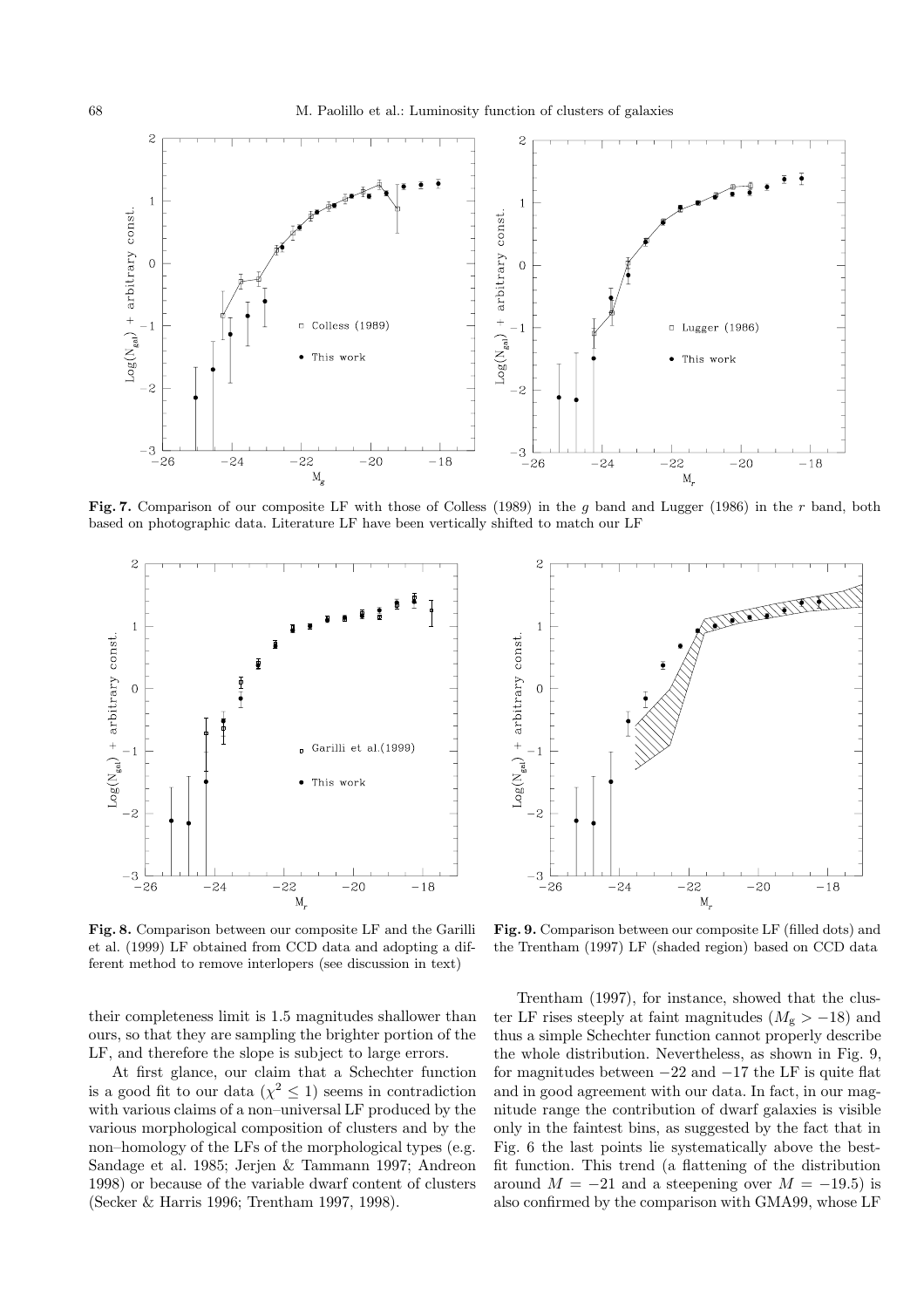**Table 4.** Results of  $\chi^2$  tests for different subsamples

|                           | Band             |                 |                  |                 |                  |                 |
|---------------------------|------------------|-----------------|------------------|-----------------|------------------|-----------------|
|                           | $\mathfrak{g}$   |                 | $\boldsymbol{r}$ |                 | i                |                 |
|                           | $\chi^2$ /d.o.f. | Prob.> $\chi^2$ | $\chi^2$ /d.o.f. | Prob.> $\chi^2$ | $\chi^2$ /d.o.f. | Prob.> $\chi^2$ |
| $R > 1$ vs. $R \leq 1$    | 22.98/16         | 0.11            | 6.58/15          | 0.97            | 11.38/14         | 0.66            |
| $BM I+I-II vs. II+II-III$ | 21.91/15         | 0.11            | 13.18/12         | 0.36            | 11.43/11         | 0.41            |
| BM I+I-II vs. III         | 22.66/14         | 0.07            | 20.81/12         | 0.05            | 13.29/11         | 0.27            |
| BM II+II-III vs. III      | 9.45/15          | 0.85            | 9.37/14          | 0.80            | 4.18/12          | 0.98            |
| Compact vs. Elongated     | 20.47/14         | 0.12            | 11.78/14         | 0.62            | 14.59/13         | 0.33            |
| Compact vs. Multiple      | 17.74/17         | 0.41            | 6.92/15          | 0.96            | 17.97/14         | 0.21            |
| Elongated vs. Multiple    | 20.03/14         | 0.12            | 11.49/14         | 0.65            | 10.13/12         | 0.60            |

shows a similar behavior. At bright magnitudes, instead, the act of averaging over the cluster region can mask the environmental effects.

We must note that while in Fig. 9 the two LFs differ substantially at the bright end, our data are in very good agreement with L86 and GMA99, thus suggesting that Trentham is underestimating the contribution of bright galaxies to the LF. This can be due to various reasons, including the small area and the specific portions of the clusters sampled, or the different morphological composition of his clusters. Moreover, due to our larger number of clusters, we can sample the LF at twice the resolution in magnitude.

## 4.2. Dependence on the cluster physical parameters

We compared the LFs obtained dividing our sample into rich (Abell class  $R > 1$ ) and poor  $(R \le 1)$  clusters. Table 4 shows that the LFs of these two classes are consistent within the errors. GMA99 found instead that the slope of the LF computed in the central regions of the clusters depends on the cluster central density, while they found mild differences, statistically significant, between rich and poor clusters. Our result differs from the GMA99 finding that the giant to dwarf ratio is higher in rich clusters than in poor ones, but only in the statistical significance: we find that poor clusters have a faint–end slope steeper than rich clusters ( $\overline{\Delta \alpha} = 0.16$ ) by a quantity that is compatible within  $1\sigma$  to those derived by GMA99 in their poor-rich comparison. The dependence of the slope on richness is more evident in the  $q$  band, as shown in Fig. 10.

We also explored the influence of the cluster dynamical state, as indicated by the Bautz-Morgan type (Bautz & Morgan 1970), on the LF. We divided the sample in three subsamples: BM I + BM I-II, BM II + BM II-III and BM III in order to have a similar number of clusters in each group. We find that early and late BM types have LFs which are compatible within 95%, in agreement with GMA99 and Lugger (1986).

Moreover, we divided our sample into 3 morphological classes based on visual inspection of density profiles (cf. Sect. 4.1). We classified clusters into "compact",



**Fig. 10.** The 68% and 99% confidence levels relative to the fit of the rich  $(R > 1$ , continuous line) and poor  $(R \leq 1$ , dotted line) subsamples in the  $q$  band

showing a single strong density peak within the  $1.5\sigma$ isodensity contour above background; "elongated" if the cluster is irregularly spread across the field with a weak density peak, and "multiple" if it shows multiple peaks. Again, we find no significant differences between the LFs of these classes of clusters.

In interpreting this result we note that when our sample is divided in subsamples the number of objects may not be large enough for a  $\chi^2$  test to reveal differences in the distribution, as in the case of the poor–rich comparison, so that a conclusive statement calls for a larger sample.

## 4.3. Comparison with the field LF

As already shown in GMA99, we find that the cluster LF is compatible with the field LF. This result does not rule out environmental influence on galaxy formation and/or evolution, but rather indicates that either evidence for such effects must be investigated at fainter magnitudes than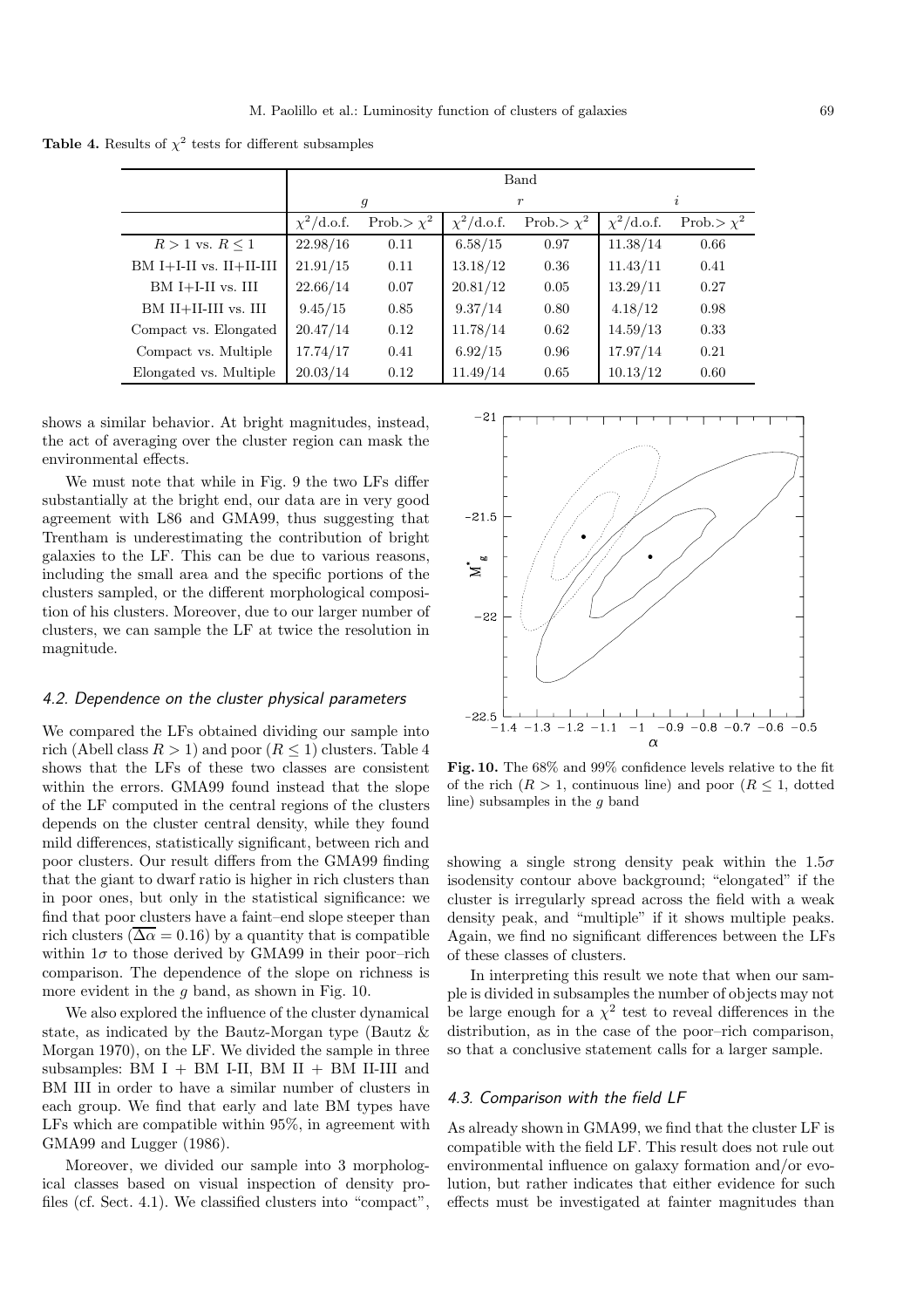

**Fig. 11.** Comparison between our composite LF (filled dots) and the LF obtained by Andreon & Cuillandre (2000), (shaded region)

those reached by DPOSS data, or that the effect is smaller than what the data allows us to detect.

## 4.4. Compact galaxies misclassified?

It could be argued that our (and also most literature) LF are flatter than they should be since compact galaxies are misclassified as stars. For the most distant cluster even normal galaxies are badly classified due to the low angular resolution of the available images and/or to errors in the star/galaxy classifiers (see, for example Drinkwater et al. 1999). In our case, the comparison with the LF of the Coma cluster obtained by Andreon & Cuillandre (2000) settles this issue, because their determination is not affected from this problem since it does not use any star/galaxy classification. Figure 11 shows the good agreement between the two LFs and confirms that we are not missing any large population of compact galaxies.

## **5. Conclusions**

We computed the composite LF of 39 clusters of galaxies at  $0.08 < z < 0.3$  in three filters from the DPOSS plates, using the well known fact that clusters are galaxy overdensities with respect to the field. Our LF agrees with previous determinations of the cluster LF, obtained using specifically tailored observations, while we use sky survey plate data. The LFs are well described by a Schechter function, with a shallow slope  $\alpha \sim -1.1$  with minor variations from blue to red filters and  $M^* \sim -22.4$ ,  $-22.2$ ,  $-21.7$  $(H_0 = 50 \text{ km s}^{-1} \text{ Mpc}^{-1})$  in g, r and i filters, respectively. The LFs are computed without the assumption of an average background along the cluster line of sight, and use actual measurement of the background fluctuation instead of relying on the formalism and hypothesis presented in Huang et al. (1996) or, as in older works, assuming an "average" error. The existence of compact/misclassified galaxies have no impact on our LF determination: they are a minority population or a magnitude independent fraction of the number other galaxies.

The similarity of composite LFs by GMA99, measured from CCD photometry of the cluster central regions, suggests minor differences between the LF in the cluster outskirts and in the central one, or a minor contribution of galaxies in the cluster outskirts to the global LF.

When our cluster sample is grouped in classes of richness, dynamical and morphological type, we find no significant differences among the classes. However, our cluster sample may be not large enough for detecting the differences found in other studies, or the differences may be intrinsically too small to be detected in a sample, like ours, which is large but not huge (and the latter sample still does not exist).

Our results on the cluster LFs are not completely new: other authors found similar results, and for this reason we avoid repeating the cosmological implication of our results. However, we wish to stress that: we have a better control of the errors, due to the nearby control field and the direct measure of the field variance; we identify in the literature a few discrepant LFs in certain magnitude ranges; we show that the statistical subtraction of the background is sound, since we found the same LF shape found by Garilli et al., who removed interlopers by adopting an independent method; we obtain these results by using all-purpose photographic plates, instead of a multiyear CCD campaign.

We are currently increasing the present sample by an order of magnitude in order to explore with greater statistical significance the dependence of the cluster LF on the physical parameters.

Acknowledgements. Bianca Garilli, Dario Bottini and Dario Maccagni are warmly thanked for providing us with the electronic access to the data shown in Fig. 3 of Garilli et al. (1996). We also thank M. Fukugita for providing us k-correction data and N. Trentham for the information about the photometry in his articles.

The work on production and cataloguing of DPOSS at Caltech was supported by a generous grant from The Norris Foundation. R. Gal acknowledges a partial support from a NASA Graduate Fellowship. We are also thankful to the POSS-II and DPOSS teams for their efforts.

#### **References**

Abell, G. O. 1958, ApJS, 3, 211

- Abell, G. O., Corwin, H. G. Jr., & Olowin, R. P. 1989, ApJS, 70, 1
- Adami, C., Nichol, R. C., Mazure, A., et al. 1998, A&A, 334, 765
- Andreon, S. 1998, A&A, 336, 98
- Andreon, S., & Cuillandre, J.-C. 2000, ApJ, in press
- Bautz, L. P., & Morgan, W. W. 1970, ApJ, 162, L149
- Bertin, E., & Dennefeld, M. 1997, A&A, 317, 43